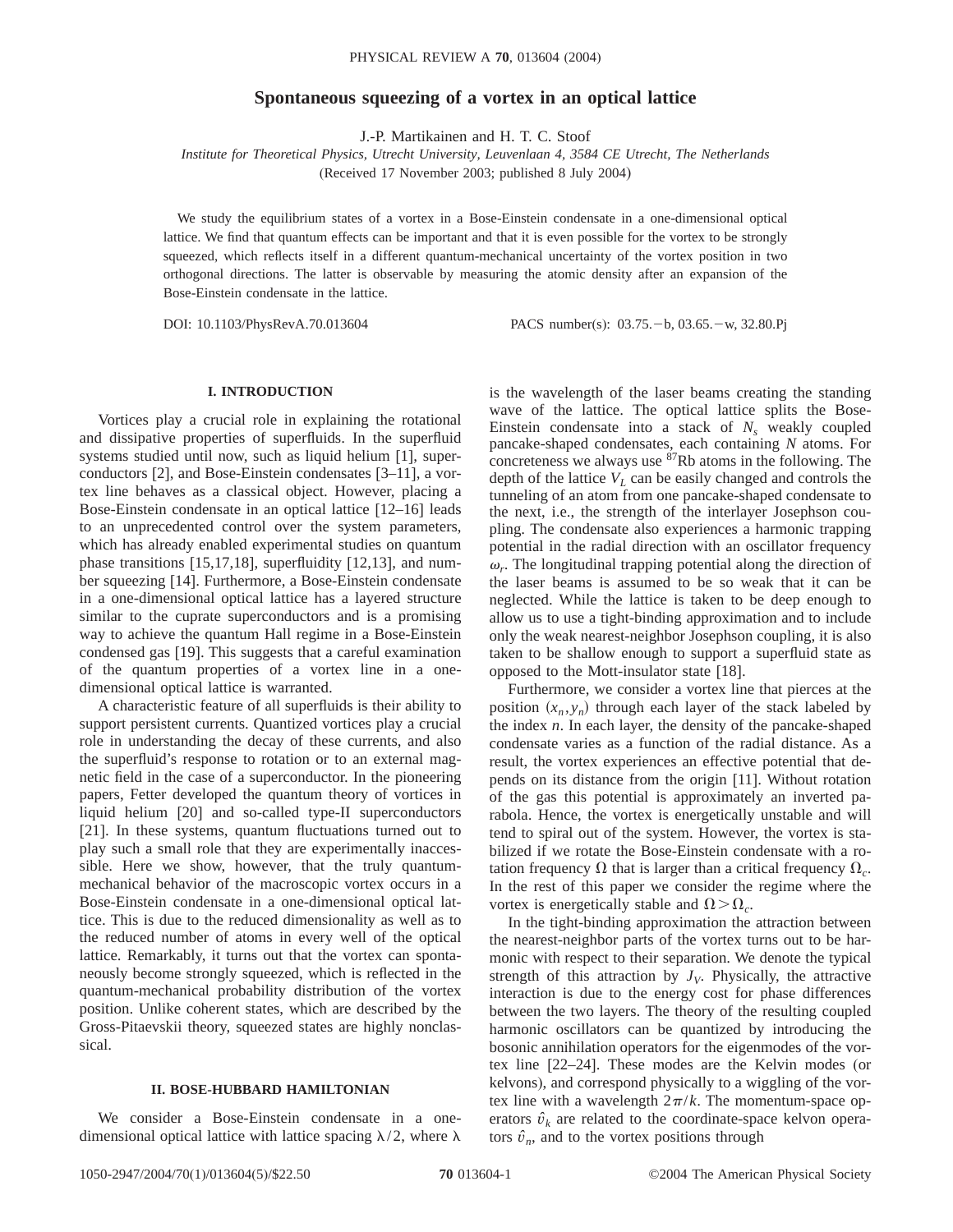$$
\hat{x}_n = \frac{R}{2\sqrt{N}} (\hat{v}_n^{\dagger} + \hat{v}_n) = \frac{R}{2\sqrt{NN_s}} \sum_k e^{ikn\lambda/2} (\hat{v}_{-k}^{\dagger} + \hat{v}_k)
$$
(1)

and

$$
\hat{y}_n = \frac{iR}{2\sqrt{N}} (\hat{v}_n^\dagger - \hat{v}_n),\tag{2}
$$

where  $R$  is the typical radial size of each pancake-shaped condensate. In this way we obtain the dispersion relation  $\hbar \omega_K(k) = \hbar \omega_K(0) + J_V[1-\cos(k\lambda/2)]$  of the kelvons [24]. The energetic stability of the vortex is reflected in a positive value of the dispersion at zero momentum. Physically, the frequency at zero momentum is the precession frequency of a slightly displaced straight vortex line around the center of the Bose-Einstein condensate.

It is crucial for our purposes to realize that, due to the Euler dynamics of the vortex, the coordinates  $\hat{x}_n$  and  $\hat{y}_n$  are canonically conjugate variables, and therefore they obey the Heisenberg uncertainty relation  $[\hat{x}_n, \hat{y}_n] = iR^2 / 2N$ . This means that the position of the vortex is always smeared out by quantum fluctuations. For a vortex in a lattice, these fluctuations can become large due to the reduced particle numbers in every layer, as opposed to the total number of particles, and the radial spreading of the pancake-shaped condensate wave function as the lattice depth is increased.

The kelvon dispersion relation was determined by taking into account only the lowest-order expansion of the effective potential experienced by the vortex. However, expanding up to fourth order in the vortex displacements results in an interaction  $(V_0/2)\Sigma_n \hat{v}_n^{\dagger} \hat{v}_n^{\dagger} \hat{v}_n \hat{v}_n$  for the kelvons. In the regime where the vortex is stable,  $V_0 < 0$  and this interaction is attractive. The physics of the vortex line is thus described by a one-dimensional Bose-Hubbard model with a negative interaction strength. The corresponding Hamiltonian is given by

$$
\hat{H} = \sum_{n} \left[ \hbar \omega_{K}(0) + J_{V} \right] \hat{\sigma}_{n}^{\dagger} \hat{v}_{n} - \frac{J_{V}}{2} \sum_{\langle n,m \rangle} \hat{v}_{m}^{\dagger} \hat{v}_{n} + \frac{V_{0}}{2} \sum_{n} \hat{v}_{n}^{\dagger} \hat{v}_{n}^{\dagger} \hat{v}_{n} \hat{v}_{n}, \tag{3}
$$

where  $\langle n,m \rangle$  denotes the nearest-neighbor layers.

We calculate the parameters of this Bose-Hubbard model using a variational ansatz that we used in our earlier work [24], where the density of the condensate wave function in each layer was proportional to  $exp[-(x^2+y^2)/R^2]$ . In this way we find that the strength of the nearest-neighbor coupling is given by

$$
J_V = \frac{\hbar \omega_r}{4\pi^2} \Gamma \left[ 0, \frac{l_r^4}{R^4} \right] \left( \frac{\omega_L \lambda}{\omega_r l_r} \right)^2 \left( \frac{\pi^2}{4} - 1 \right) \exp \left( -\frac{\lambda^2 m \omega_L}{4\hbar} \right)
$$

and the interaction strength is given by

$$
V_0 = \frac{2\hbar\omega_r (l_r/R)^2 \Gamma[0,l_r^4/R^4] - 3\hbar\omega_r (l_r/R)^2 - 4\hbar\Omega}{4N},
$$

where  $\omega_L = \sqrt{8\pi^2 V_L / m\lambda^2}$  is the oscillator frequency of the optical lattice,  $l_r = \sqrt{\hbar/m\omega_r}$ , and  $\Gamma[a,z]$  is the incomplete gamma function [25]. Furthermore, a straight and slightly displaced vortex precesses around the condensate center with the frequency

$$
\omega_K(k=0) = (\omega_r l_r^2 / 2R^2)(1 - \Gamma[0, l_r^4 / R^4]) + \Omega.
$$
 (4)

The precession frequency of the vortex changes from negative to positive at the critical rotation frequency

$$
\Omega_c = (\omega_r l_r^2 / 2R^2) (\Gamma[0, l_r^4 / R^4] - 1). \tag{5}
$$

When  $\Omega > \Omega_c$ , the vortex is locally energetically stable. The condensate size  $R$  is given by the solution of the transcendental equation  $(l_r/R)^4[1-\gamma+2Na\sqrt{m\omega_L/2\pi\hbar}-4\ln(l_r/R)]$  $=1$ , where  $\gamma$  is the Euler-Mascheroni constant and *a* is the three-dimensional scattering length. Without the kelvon interaction, the ground state of the vortex corresponds to a vortex line along the symmetry axis of the Bose-Einstein condensate with a quantum-mechanical uncertainty such that  $\langle \hat{x}_n^2 \rangle = \langle \hat{y}_n^2 \rangle$ . An attractive interaction will lead to squeezing with  $\langle \hat{x}_n^2 \rangle \neq \langle \hat{y}_n^2 \rangle$ , as we show next.

#### **III. VORTEX SQUEEZING**

First we have to identify the correct order parameter for the vortex line. Since  $\Omega > \Omega_c$ , there occurs no Bose-Einstein condensation of the kelvons, and the appropriate order parameter for the vortex line is not  $\langle \hat{v}_n \rangle$ , which would signal the above-mentioned energetic instability and the tendency of the vortex to move away from the symmetry axis. However, the correct order parameter can be identified with  $\Delta$  $=V_0\langle \hat{v}_n\hat{v}_n\rangle$ . To arrive at the associated mean-field theory, we quadratically expand the Hamiltonian around this order parameter and obtain, apart from a constant [26],

$$
\hat{H} = \sum_{n} \left[ \hbar \omega_{K}(0) + J_{V} \right] \hat{v}_{n}^{\dagger} \hat{v}_{n} - \frac{J_{V}}{2} \sum_{\langle n,m \rangle} \hat{v}_{m}^{\dagger} \hat{v}_{n} + \sum_{n} \left[ \frac{\Delta}{2} \hat{v}_{n}^{\dagger} \hat{v}_{n}^{\dagger} + \frac{\Delta^{*}}{2} \hat{v}_{n} \hat{v}_{n} \right].
$$
\n(6)

We diagonalize this result by means of a Bogoliubov transformation. It is most convenient to work in momentum space where we define new creation and annihilation operators with the help of the Bogoliubov amplitudes  $u_k$  and  $v_k$  as  $\hat{b}_k$  $=u_k\hat{v}_k^{\dagger}-v_k\hat{v}_{-k}$  and  $\hat{b}_k^{\dagger}=u_k^*\hat{v}_k-v_k^*\hat{v}_{-k}^{\dagger}$ . Furthermore, to ensure bosonic commutation relations we must have  $|u_k|^2 - |v_k|^2 = 1$ . The Hamiltonian in Eq. (6) is then diagonalized with the choice of either

$$
|v_k|^2 = \frac{|\Delta|^2}{[E(k) + \hbar \omega_K(k)]^2 - |\Delta|^2}
$$
 (7)

or

$$
|u_k|^2 = \frac{[E(k) + \hbar \omega_K(k)]^2}{[E(k) + \hbar \omega_K(k)]^2 - |\Delta|^2},
$$
 (8)

where  $E(k) = \sqrt{\hbar \omega_K(k)^2 - |\Delta|^2}$  is the dispersion of the Bogoliubov quasiparticles.

Requiring self-consistency of the approach leads to a gap equation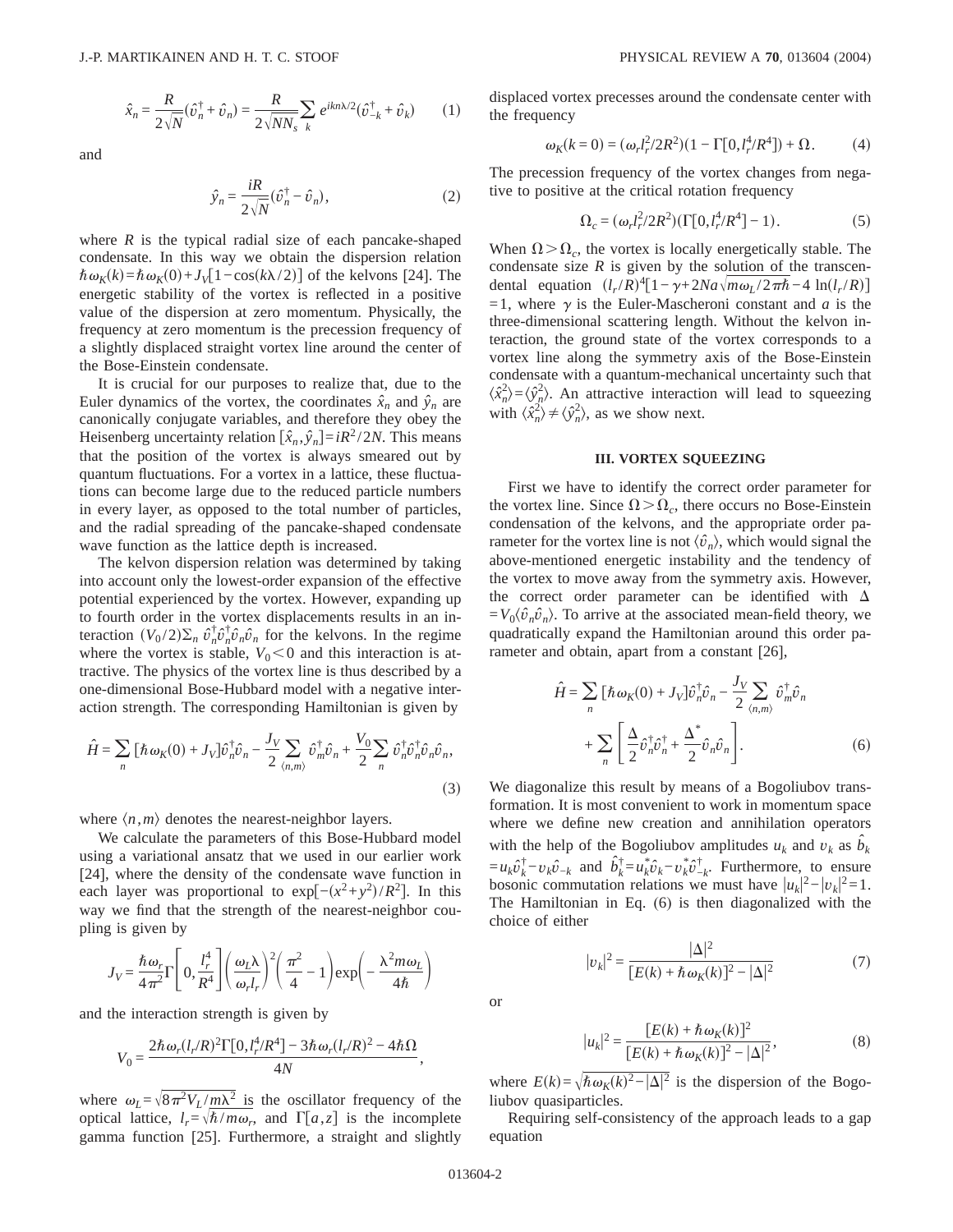

FIG. 1. The solution of the gap equation as a function of temperature and rotation frequency. (a) Shows the order parameter as a function of temperature for two different rotation frequencies. The solid line represents  $Ω - Ω<sub>c</sub> = 0.01 × ω<sub>r</sub>$  and the dashed line represents  $Ω - Ω<sub>c</sub> = 0.02 × ω<sub>r</sub>$ . The result for the order parameter is scaled to the precession frequency of the vortex. (b) Shows the order parameter as a function of rotation frequency at two different temperatures. The solid line represents a temperature  $T=10$  nK and the dashed line represents the temperature  $T=20$  nK. The curves are calculated for the parameters  $\lambda = 795$  nm,  $\omega_r = 2\pi \times 100$  Hz, *N* =1000,  $N_s$ =51, and  $V_l$ =15 $E_r$ , where  $E_r = 2\pi^2\hbar^2/m\lambda^2$  is the recoil energy of the atom after the absorption of a photon from the laser beam. These parameters are representative of current experimental capabilities. We also use this same set of parameters in the other figures.

$$
\frac{1}{V_0} = -\frac{1}{N_s} \sum_k \frac{1 + 2N_k}{2E(k)},
$$
\n(9)

where  $N_k = 1/(e^{\beta E(k)} - 1)$  is the Bose distribution. We solve the gap equation for the order parameter, analogous to the BCS theory of superconductors [27]. In Fig. 1 we present the behavior of the order parameter as a function of temperature and rotation frequency for typical parameter values. We see from Fig. 1 that there is a critical temperature below which the order parameter becomes nonzero and then increases monotonically with decreasing temperature. Furthermore, the absolute value of the order parameter at zero temperature is usually close to the precession frequency. The deviation becomes large only very close to the critical rotation frequency  $\Omega_c$ .

The complex order parameter  $\Delta = |\Delta| e^{i\phi}$  has an interesting physical interpretation in terms of the quantum-mechanical uncertainty of the vortex position. It turns out that in a coordinate system rotated by an angle  $\theta$ , we have

$$
\langle \hat{y}_n^2 \rangle - \langle \hat{x}_n^2 \rangle = \frac{|\Delta| R^2 \cos(\phi - 2\theta)}{|V_0| NN_s}, \tag{10}
$$

where  $\phi$  is the phase of the order parameter. This implies that a nonzero value of the order parameter is reflected in the squeezing of the vortex position distribution. The main axis of the uncertainty ellipse is at an angle  $\theta = \phi/2$  with the *x* 



FIG. 2. (Color online) The squeezing of the quantummechanical position uncertainty ellipse. The figure shows the relative squeezing  $\varepsilon = \frac{\langle \hat{y}^2 - \hat{x}^2 \rangle}{\langle \hat{x}^2 + \hat{y}^2 \rangle}$  of the uncertainty ellipse of the vortex position as a function of rotation frequency at a low temperature of 5 nK. Subplots show samples of the Gaussian probability distributions for the vortex position for two different rotation frequencies. In the subplots, we use the trap length  $l_r = \sqrt{\hbar/m\omega_r}$  as a unit of length. In order to ease visual inspection, we use different aspect ratios for the axes of the subplots. For the parameters used, the coherence length at the center of the condensate is about 0.34*lr*.

axis. In equilibrium, the uncertainty ellipse of the vortex position distribution is independent of the layer index *n*. Therefore, the measurement of the vortex positions in different layers samples the same distribution and provides a signature for the expected transition into a squeezed state. In Fig. 2, we plot the relative squeezing as a function of the rotation frequency at a fixed temperature. As can be seen from this figure, the size of the uncertainty ellipse can easily be several times the radial trap length, and it also becomes very strongly deformed as the rotation frequency is increased. Furthermore, the long axis of the uncertainty ellipse can be much larger than the vortex core size. The results in Fig. 2 were obtained with only one set of typical parameters. By a careful choice of, for example, lattice depth, number of particles, number of layers, or temperature, a considerable degree of tunability is possible. For example, a shallower lattice implies a larger relative squeezing.

#### **IV. PHASE FLUCTUATIONS**

For our theory to be valid, constraints have to be set for the temperature. Since we assume a pure condensate, we are ignoring the influence of the noncondensate atoms on the vortex line. Therefore, the temperature should be much lower than the critical temperature for Bose-Einstein condensation in the layers. This condition is relatively easy to satisfy. However, a more stringent condition is set by the phase fluctuations of the order parameter. In an infinite onedimensional system, phase fluctuations destroy the longrange order. In the finite system we are considering here, phase fluctuations can only be excited if the temperature is high enough [28–30]. In order to calculate the energy cost for a phase gradient of the order parameter, we must deter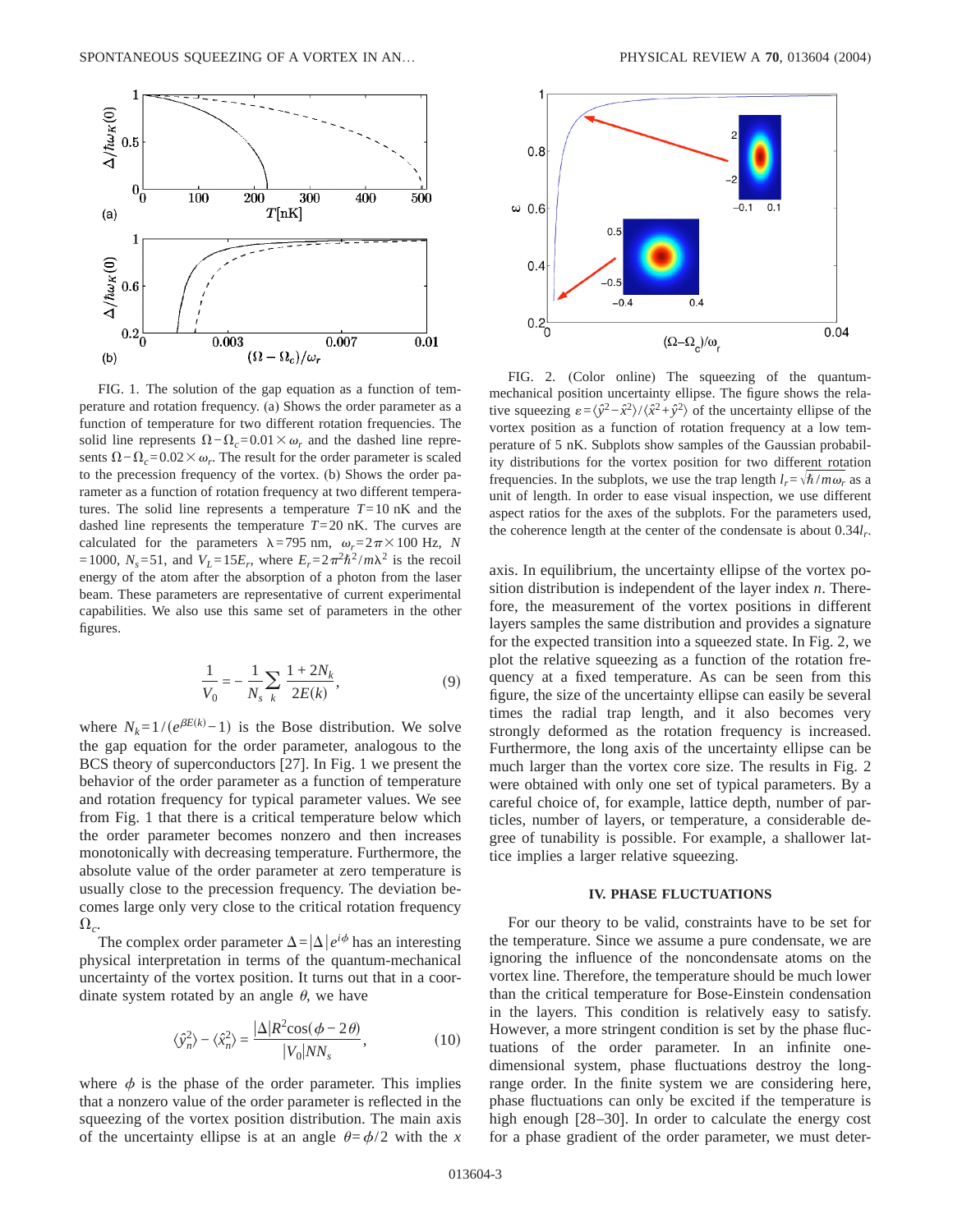mine the associated stiffness or superfluid density  $\rho_s(T)$ . Since the lattice breaks the Galilean invariance, this calculation is not entirely standard.

The superfluid density is defined by the system's response to an imposed phase gradient [31]. Therefore, we want to study the long-wavelength effects of the transformation  $\hat{v}_n$  $\rightarrow \hat{v}_n e^{i\phi_n/2}$ . The phase gradients enter only in the nearestneighbor coupling and result in an interaction energy

$$
\hat{H}_I = -\frac{J_V}{2} \sum_{\langle n,m \rangle} \hat{v}_m^{\dagger} \hat{v}_n [i(\phi_n - \phi_m)/2 - (\phi_n - \phi_m)^2/8],
$$

which can be considered as a disturbance in the longwavelength limit. With this interaction energy, we calculate the contribution to the free energy of the phase gradients in second-order perturbation theory. Up to second order, the effective imaginary time action for the phase fluctuations is

$$
S_{\phi} = \int_0^{\hbar \beta} d\tau \langle H_I(\tau) \rangle - \frac{1}{2 \hbar} \int_0^{\hbar \beta} \int_0^{\hbar \beta} d\tau \, d\tau' \langle H_I(\tau) H_I(\tau') \rangle.
$$

Furthermore, it is sufficient to keep only the terms up to second order in the phase differences between layers. In this way, we find the action for the phase gradients as

$$
S_{\phi} = \int_{0}^{\hbar \beta} d\tau \frac{J_{V}}{8N_{s}} \sum_{k'} \{ \cos(k'\lambda/2) [ |u_{k'}|^2 N_{k'} + |v_{k'}|^2 (N_{k'} + 1) ] - J_{V} \beta \sin^2(k'\lambda/2) N_{k'} (N_{k'} + 1) \} \sum_{k} k^2 \phi_{k} \phi_{-k}.
$$
 (11)

This result should be compared with the standard (Galilean invariant) Landau [27] result

$$
S_L = \int_0^{\hbar \beta} d\tau \int dz \frac{\hbar^2}{2m_\Delta} \rho_s(T) \langle \nabla \phi \rangle^2, \tag{12}
$$

where the superfluid density at temperature *T* is

$$
\rho_s(T) = \frac{1}{N_s \lambda} \sum_k \left[ |u_k|^2 N_k + |v_k|^2 (N_k + 1) - \frac{\hbar^2 \beta}{m_\Delta} k^2 N_k (N_k + 1) \right].
$$
\n(13)

When we take the lattice spacing to zero while keeping  $J_V\lambda^2$ constant, we can see that Eq. (11) recovers the standard result when the mass of the pairing field is defined as  $m_{\Delta}$  $=2m_K$ , where

$$
m_K = \frac{4\hbar^2}{J_V \lambda^2} \tag{14}
$$

is the effective mass of the kelvons. Furthermore, from this we see that the superfluid density in our case is defined by

$$
\rho_s(T) = \frac{1}{N_s \lambda} \sum_k \{ \cos(k\lambda/2) [ |u_k|^2 N_k + |v_k|^2 (N_k + 1) ] - J_V \beta \sin^2(k\lambda/2) N_k (N_k + 1) \}.
$$
\n(15)

Equating the energy cost due to a  $4\pi/N_s\lambda$  phase gradient with the thermal energy gives us an estimate for the temperature scale  $T_{\phi} = J_V \rho_S(T) \pi^2 \lambda / 2N_s k_B$  of the phase fluctuations.



FIG. 3. The phase diagram for the vortex squeezing transition. The uppermost solid line is the critical temperature for the squeezing transition. The assumption of a pure condensate implies temperatures well below the critical temperature of the Bose-Einstein condensation indicated by the dashed line. Phase fluctuations can be ignored well below the lowest line.

In order to avoid phase fluctuations, we should be well below this temperature scale.

At temperatures higher than  $T_{\phi}$ , the vortex can still be squeezed, but the phase fluctuations result in a different main axis of the vortex position uncertainty ellipse in different layers. In Fig. 3 we plot the critical temperature for Bose-Einstein condensation, the critical temperature for the transition into a squeezed vortex, and the temperature scale of the phase fluctuations for typical parameter values. This figure indicates that the vortex spontaneously squeezes at a temperature that is easily accessible experimentally. Below this temperature there is a region in which the vortex is squeezed, but with fluctuating main axes. At even lower temperatures, the phase fluctuations become negligible and long-range order over the size of the system is established.

### **V. SUMMARY AND CONCLUSIONS**

We studied the equilibrium squeezing of the vortex line in an optical lattice and predicted that strong squeezing is indeed possible in the experimentally realistic parameter regime. Although the kelvon interaction induced by the vortex displacement is the most important one, other mechanisms for kelvon interactions also exist. In principle, the kelvons are also coupled to the collective modes of the Bose-Einstein condensate, for example, to the quadrupole mode [24,32]. Such processes typically induce an effective attractive kelvon interaction, and thus renormalize the value of the interaction strength, but do not make it positive. Therefore, we expect that the squeezing transition is robust with respect to coupling to the collective modes of the condensate.

#### **ACKNOWLEDGMENTS**

This work is supported by the Stichting voor Fundamenteel Onderzoek der Materie (FOM) and by the Nederlandse Organisatie voor Wetenschaplijk Onderzoek (NWO).